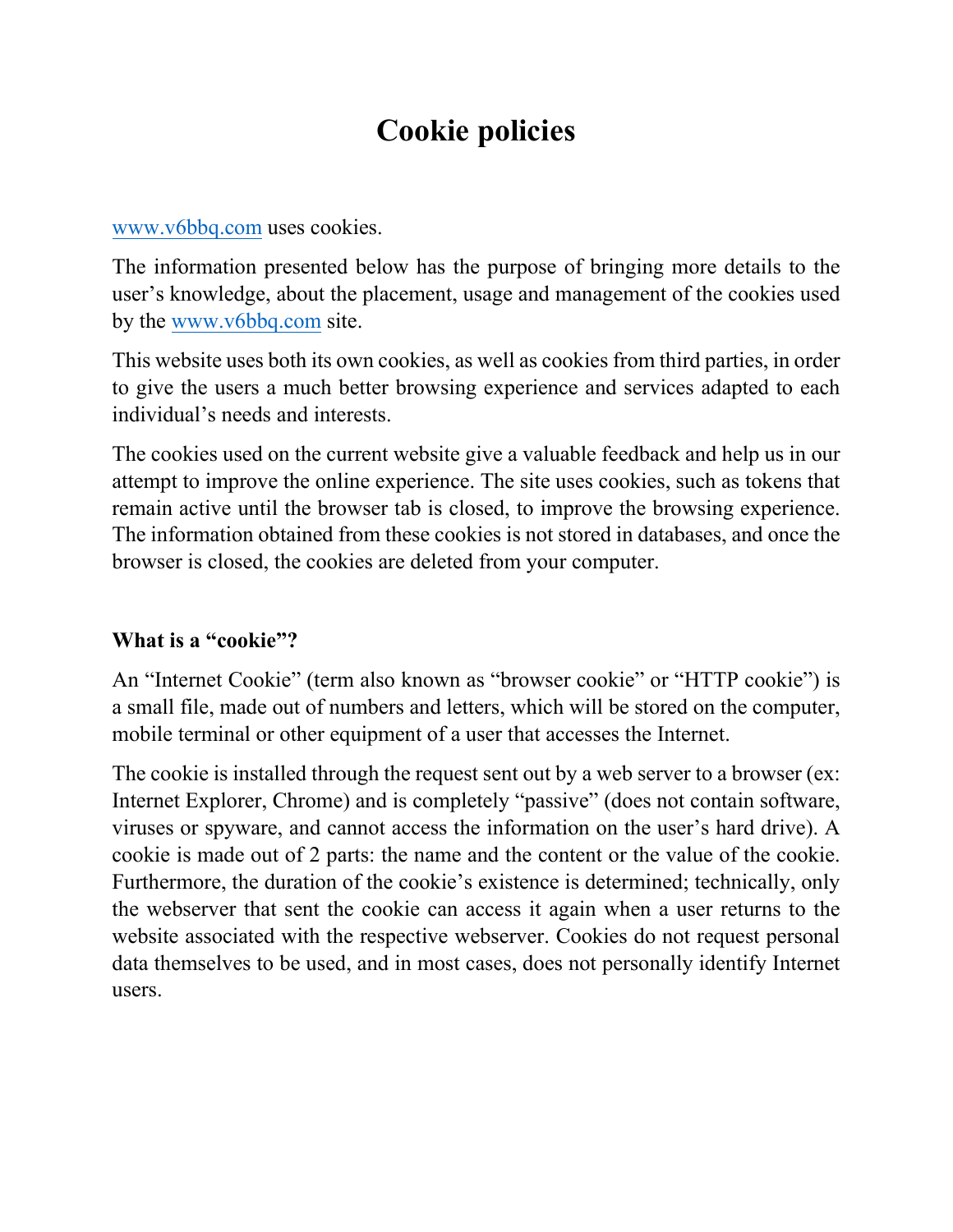There are 2 main categories of cookies:

- Session cookies these are temporarily stored in the cookie folder of the web browser, so that it can memorize them until the user leaves the respective website or closes the browser's tab (ex: logging in or logging out of a webmail account, or a social network).
- Persisting cookies these are stored on the computer's hard drive or equipment (and generally depends on the preestablished life duration of a cookie). Persistent cookies include cookies that are placed on other websites than the one the user is currently browsing at that moment – known as "third party" cookies – which can be used anonymously to memorize the user's interests, so that more relevant for the users advertising can be shown.

#### **What are the advantages of cookies?**

A cookie contains information that connect a web browser (the user) and a web server. If a browser goes to that webserver again, it can read the already stored information and act accordingly. Cookies grant a lot of users a pleasant browsing experience and support the efforts of many websites' efforts of offering comfortable services to the users: ex: online privacy preferences, language preferences, online shopping carts or relevant advertising.

When you access our website, we automatically collect various information regarding your device, the web browser that you use, IP address and certain cookies installed on your device. Also, through browsing more pages of our site, we also collect information regarding the products you've looked at, search terms and how you interact with the site, also through the use of cookies. From a technical viewpoint, such information can be obtained by us through:

- a) Cookie modules, stored on the aforementioned devices by the websites that you access (like our website) and contain information regarding your activity on said websites – for example – accessed side tabs, time spent on a certain webpage, etc.
- b) Tracking actions of "journal files" which show up on the site and data collection, including the IP address, the type of the browser, Internet service provider, pages accessed through and out from and records of date/time. From a technical standpoint, such information can be obtained by us also through other means, assimilated to cookie modules and used for the same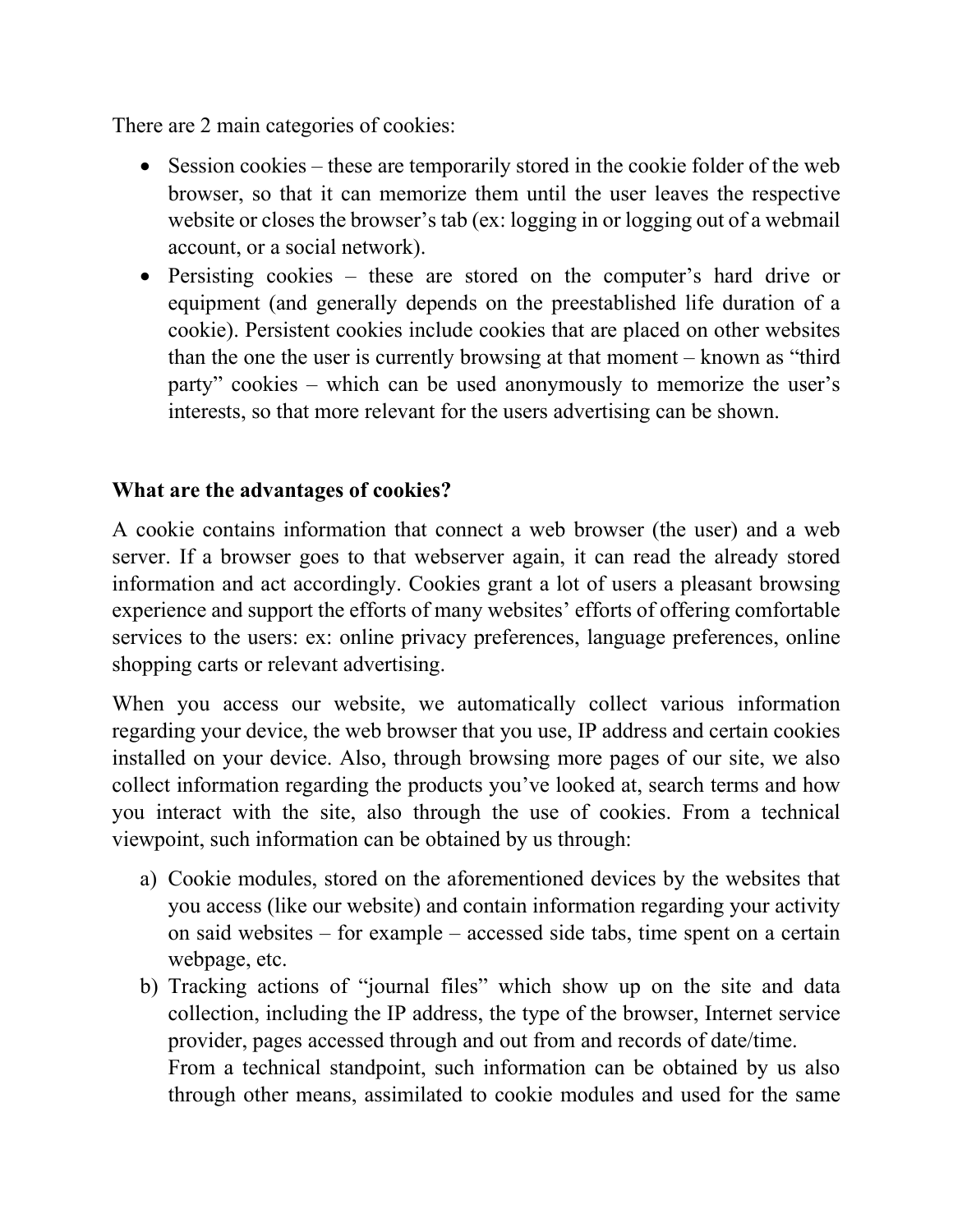purposes (e.g. web beacons, pixels, widgets, identifiers associated to the device, etc.).

The current policy regarding cookie modules shows information regarding personal data processing stored through cookie modules in the site.

#### **What is the lifetime of a cookie?**

The cookies are managed by webservers. The lifetime of a cookie can vary significantly, depending on the reason it is placed. Some cookies are used exclusively for a single session (session cookies) and are no longer retained after the user has left the webpage, and some cookies are retained and reused every time the user revisits the website ("permanent cookies). With all this, cookies can be deleted by a user at any moment through browser settings.

#### **What are third party cookies?**

Certain sections of content on some websites can be supplied through a third party/ suppliers (e.g. news box, a video or an advertisement). These third parties can also place cookies through the site, and they are called "third party cookies" because they are not placed by the site's respective owner. Third parties should also respect the current laws.

#### **How are cookies used by the site?**

A visit on this site can place cookies for the following purposes:

- Advertising cookie modules used directly by us (own cookie models), or used through other third parties (third party cookies) to supply relevant marketing materials, personalized for each user, such as to evaluate the efficacy of that content. For example, cookie modules that personalize advertising content.
- Analysis cookies

#### **User analysis cookies**

Each time a user visits this site, the analytics software supplied by a third party generates a user analysis cookie. This cookie tells us whether or not you have visited this site before. The browser will tell us if you have this cookie, and if not, we will generate one. This allows the monitoring of unique users we get, and how often they visit.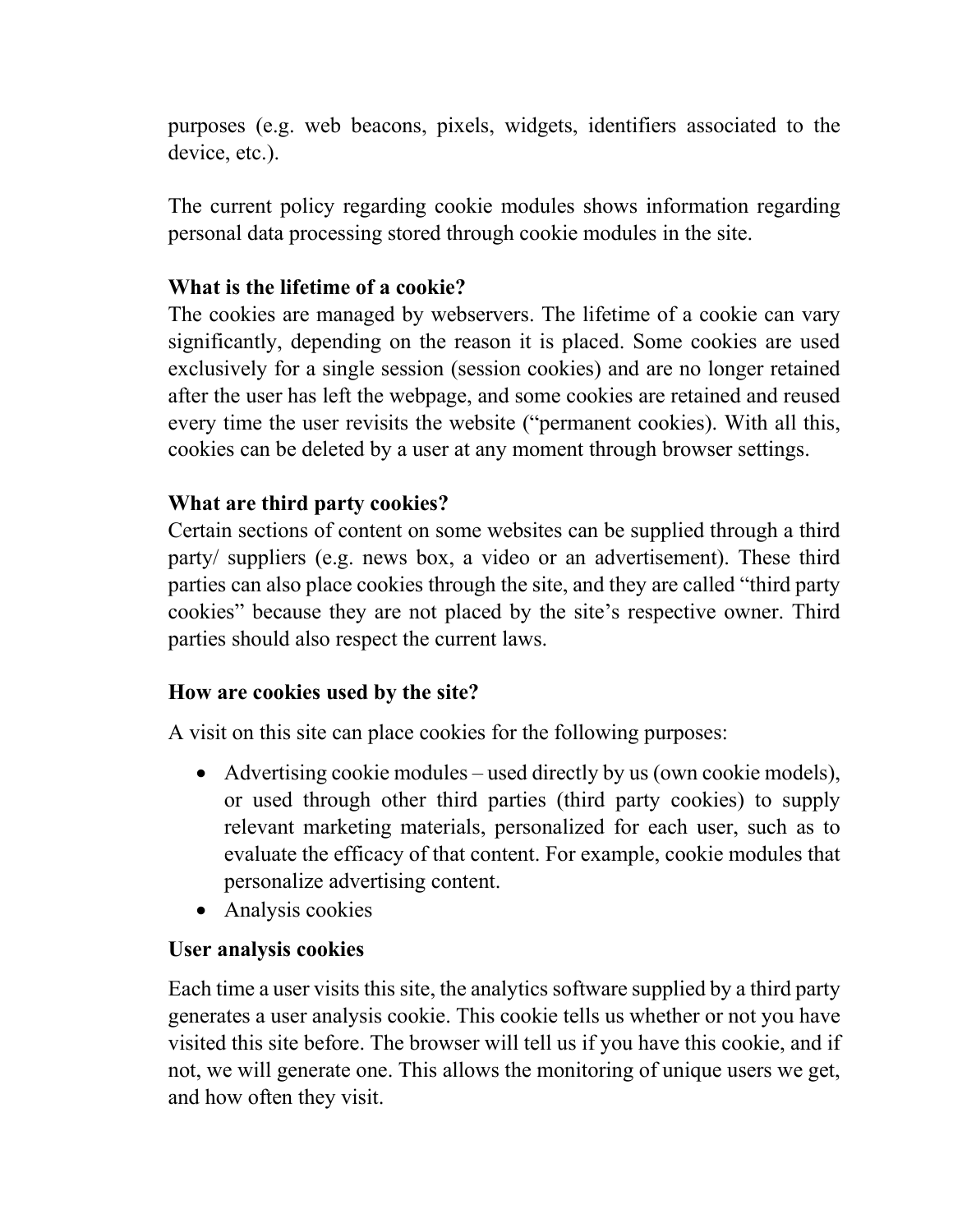#### **Other third party cookies**

On certain pages, third parties can set their own anonymous cookies, with the purpose of tracking the success of an application or to customize and application. Thanks to the way of usage, this site cannot access other cookies, in the same way third parties cannot access cookies owned by this site.

As a rule, information stored in the cookie models used by the site are used by us (e.g. own module cookies). However, there exists a series of services detailed below, which can be used by us through the usage of third party cookie modules. These third party cookie modules are supplied by entities such as Google, Facebook, YouTube. They allow us to benefit from extra services supplied by them, in order to improve our own services and make the usage of our site much easier.

Through these cookie modules, we can supply relevant content, adapted to your preferences, and we can also evaluate the efficacity of the said content.

For example, we use products offered by Google which use cookie modules, through which we can identify your interest easier, and we can customize advertisements, either on our site, or on other online websites. Thus, we manage to advertise to you only the products that we think would be relevant for you, avoiding spam and useless advertisement.

# *Cookies used on the current site can be from the following third parties:* **a) Google analytics**

The site uses Google Analytics in order to collect information regarding how the users visit this site, in order to detect possible browsing issues. Google Analytics stores information regarding the visited pages, browsing duration, the way through which the site was accessed, as well as which sections were accessed on the pages. No personal information is stored, and thus, these cookies cannot be used to identify the user. The site also uses Google Analytics in order to see if the site meets the user's expectations, and in order to prioritize the improvement of undergone processes. Google offers more information about cookies in the privacy policy and cookies page. Also, Google offers an add-on which gives the option to cancel Google Analytics, no matter on the accessed pages. If you wish to find out more regarding how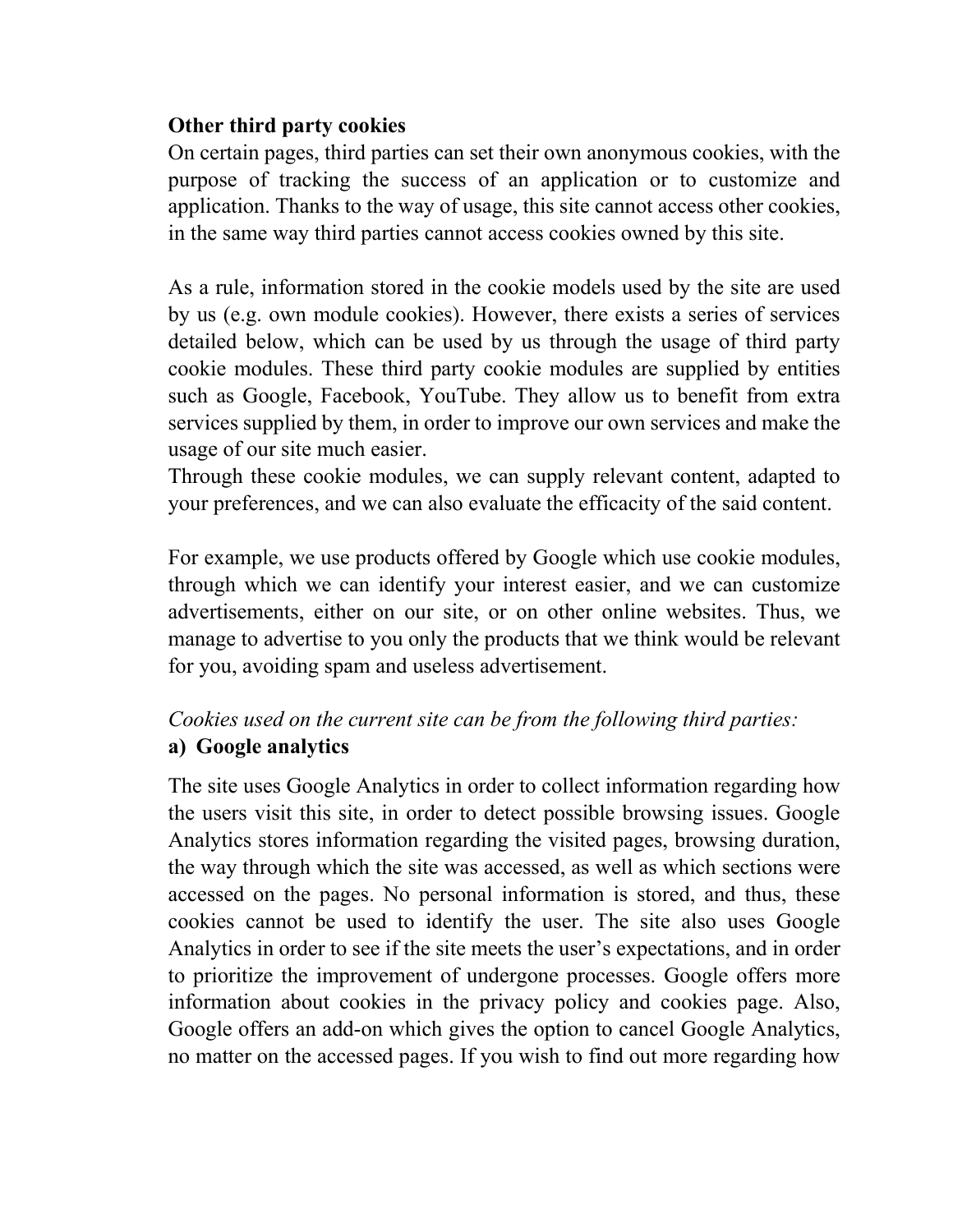Google uses and collects this data, access the following link <https://policies.google.com/privacy>.

**b)** On the site we use social media icons, as well as video content imbedded from other websites, such as YouTube.

In order for us to be able to offer you all this imbedded content, we use a series of technical means, assimilated to cookie modules, which are named widgets or pixels, which we obtain from other entities, such as social media platforms (e.g. Facebook, Twitter, YouTube). For example, we use Facebook Pixel, a service offered by Facebook and used to track your activity on [www.fuchs.ro](http://www.fuchs.ro/) following your interaction with the advertisements delivered through the Facebook advertisement network. When you visit a page with imbedded content (such as a video on YouTube) or click on the symbol of a social media on our website, a cookie module will be placed in your computer.

Additionally, we can recognize information from the cookie modules in your computer, in order to understand the way in which you interact with our website and with the electronic messages sent by us. We obtain this through the usage of technical means assimilated to cookie modules, called web beacons. These allow us to correlate information from the cookie modules regarding you. For example, we use web beacons stored in email sent to you in order to identify if you've opened them, or if you are interested in the content supplied there.

#### **What kind of data is stored and accessed through cookies?**

Cookies keep information in a text file small in size, which allow a website to recognize a browser. The webserver will recognize the browser, until the cookie expires or is deleted.

The cookie stores important data which improves the browsing experience (e.g. language settings and preferences; keeping a user logged into a webmail account; keeping products in a shopping basket).

#### **Why are cookies important for the Internet?**

Cookies represent the central point of efficient functioning of the Internet, also helping with generating a user friendly browsing experience, which is also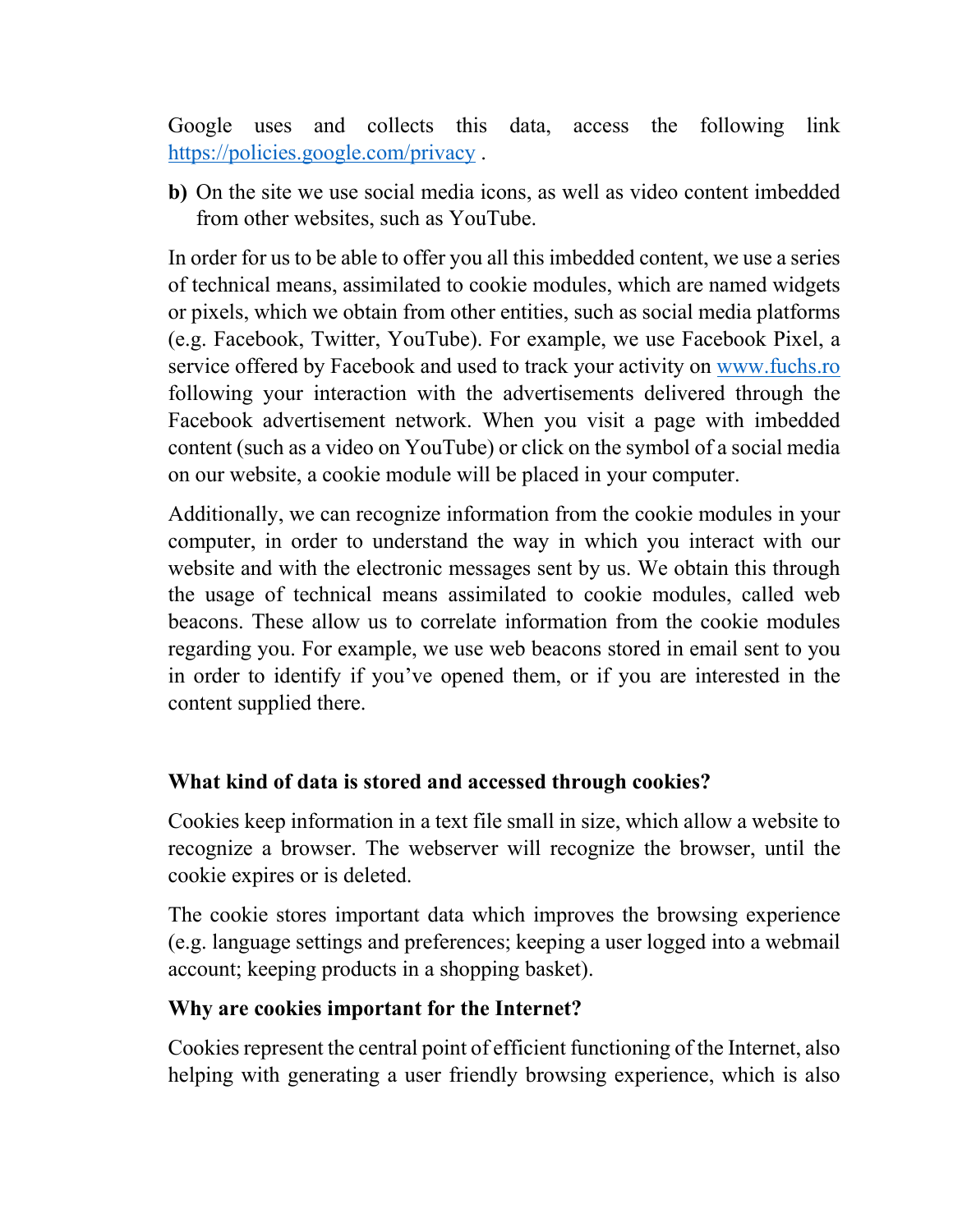customized to the preferences and interests of each user. Denying or deactivating cookies can make certain sites unusable.

Denying or deactivating cookies does not mean you will no longer receive advertisement online, it only means that the advertisement you receive will not take your preferences and interests into consideration.

Examples of important uses of cookies (which do not require a user logging in through an account):

- Content and services adapted to user preferences news categories, weather, sports, maps, public and governmental services, entertainment sites and travel services.
- Offers adapted to user interests password retention, language preferences (e.g. showing search results in English).
- Retaining settings regarding child filters regarding Internet content (family mode, safe search options)
- Limiting advertisement display frequency limiting how many times and advertisement is shown to a certain user on a website.
- More relevant advertisement for the users.
- Measuring, optimization and analytics characteristics such as confirming a certain level of traffic on a website, what type of content is viewed and the mean through which a user reaches a website (e.g. search engines, directly, through other websites). Websites undergo this usage analysis in order to improve the site for the user's benefit.

# **Security and confidentiality issues**

 Cookies ARE NOT viruses! They use plain text formats. They are not made out of code lines, so they cannot be executed or run by themselves. In consequence, they cannot be duplicated or replicated on other networks to run or replicate again. Because they cannot do these things, they cannot be considered viruses.

However, cookies can be used for negative purposes. Because they store data regarding preferences and browsing history of the users, on a certain website as well as on others, cookies can be used as a type of Spyware. Many anti-spywares known this fact and constantly flag cookies to be deleted during scanning/removing processes.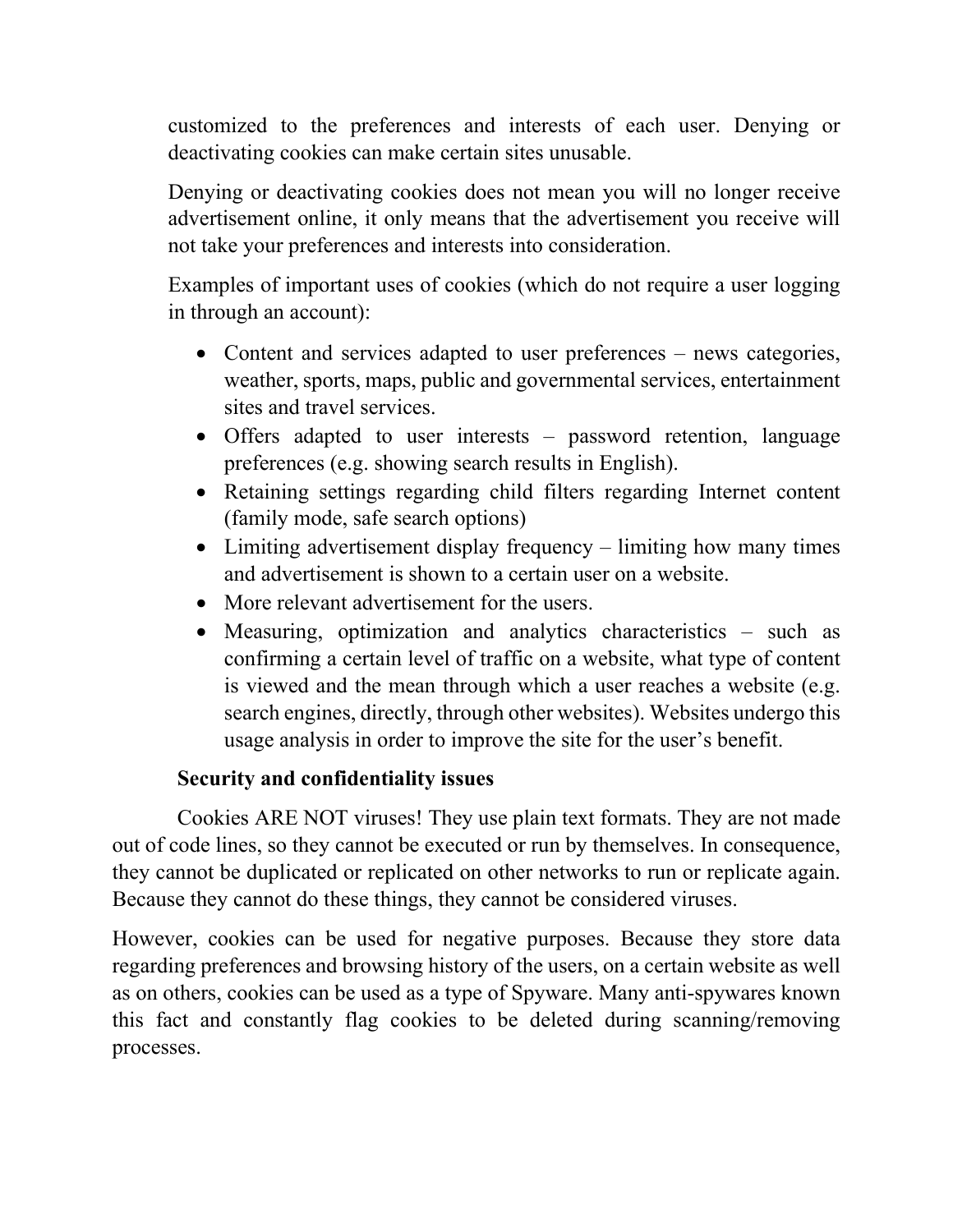Generally, browsers have integrated privacy settings which supply different levels of cookie acceptance, life duration and automatic removal after usage.

### **Other security aspects regarding cookies**

Because privacy is very important and is a right for every Internet user, it is recommended to note what kind of problems cookies can potentially create. Because there is always a constant flow through and from browsers and websites through cookies, if an attacker or an unauthorized intervenes in the process, data can be intercepted. Although very rare, this can happen if the browser connects to the server using an unencrypted network (e.g. unsecure WiFi).

Other cookie based attacks imply wrong cookie settings on the servers. If a website does not request the browser to only use secured channels, attackers can use this vulnerability to trick browsers into sending information through unsecured channels. Attackers then use the information to access certain sites without being authorized to. It is vital to choose the best metho to protect your personal data.

# *Advice for safe and secure browsing, based on cookies*

Thanks to their flexibility and to the fact that the majority of the most visited websites use cookies, they are almost inevitable. Deactivating cookies will not allow the user access on the most broadly spread and used websites, such as YouTube, Gmail, Yahoo and others.

Here is some advice to ensure that your browse with no worries, while still using cookies:

- Personalize your browser settings regarding cookies, in order to reflect a comfortable level of cookies using security for you.
- If you don't mind cookies, and are the sole user of the computer, you can set long terms for expiry for browsing history and personal access data.
- If you share access to the computer, take into consideration the browser's setting of deleting individual browsing data after every session. This is an option to access websites that place cookies and to delete any information when closing the browsing session.
- Install and constantly update antispyware programs.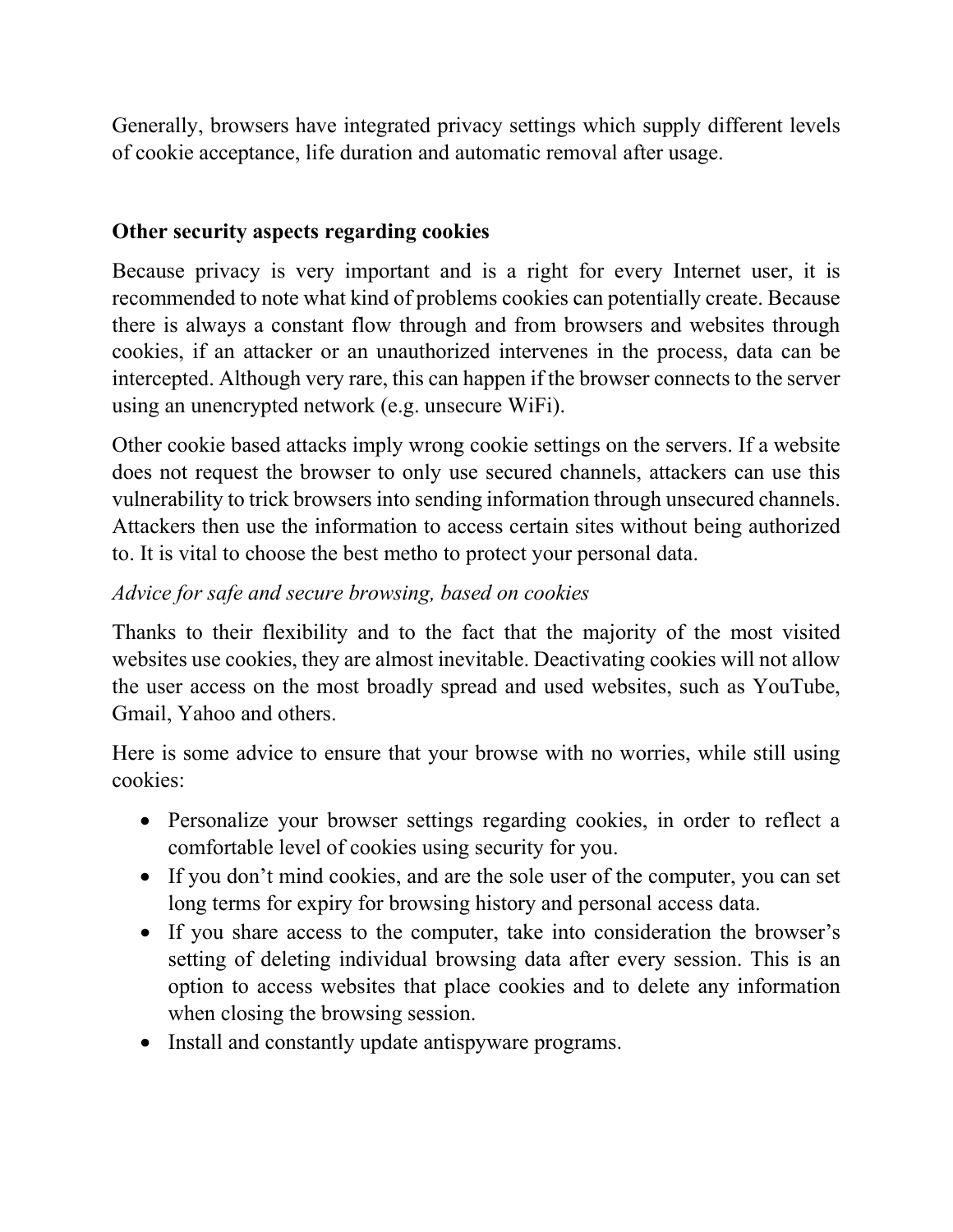Many of the programs that detect and prevent spyware include the option of attacks on websites detection. Thus, it stops the browser from accessing which could exploit browser vulnerabilities or download dangerous software. Make sure that your browser is always updated. A lot of the cookie based attacks are done by exploiting weak point of old versions of browsers.

Cookies are everywhere, and they cannot be avoided if you wish to enjoy access to the best and largest sites on the Internet – local or international. With a clear understanding of how they work and the benefits they bring, you can take the necessary security precautions, in order to safely browse the Internet.

# **How can I disable cookies?**

Disabling and refusing to receive cookies can make certain websites impractical, or difficult to visit and browse. Also, denying cookies does not mean you will no longer receive /see advertisements online.

There are a couple of browser settings that disable cookies from being accepted, or setting it to accept cookies only from certain websites. However, for example, if you are not registered using cookies, you won't be able to leave comments.

All modern browsers offer the possibility of changing cookie settings. These settings are generally found in "Options" or "Preferences" menu of your browser.

# **VITAL COOKIE MODULES | cannot be disabled**

**Cookie module name:** Cookie Accept Banner

**Cookie module information:** Registers if you have accepted cookie usage on the website. Does not contain information regarding the user. Collects information anonymously, using a unique identifier.

**Duration:** Permanent

**Owner:** Fuchs

**Third Party Policy:** -

**Cookie module name**: Cookie Accept Banner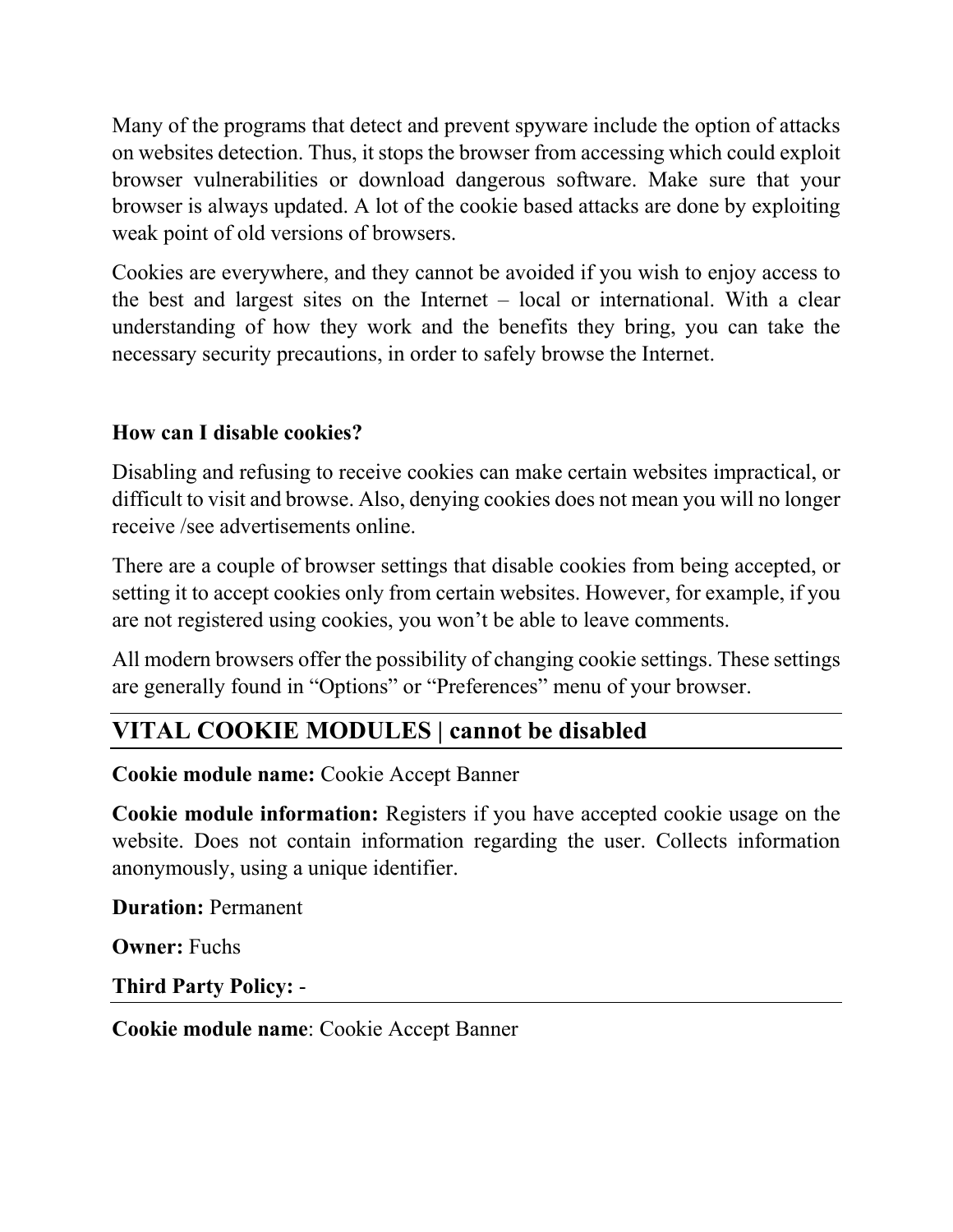**Cookie module information:** Registers if you have been shown the cookie politics on the website, in order not to show it to you again. Collects information anonymously, using a unique identifier.

**Duration:** Permanent

**Owner:** Fuchs

**Third Party Policy:** -

**Analysis cookie modules | can be deactivated, but certain features of the site become unusable**

**Cookie module name:** Google Analytics: utma, utmx, utmxx, utmz, ga

**Cookie module information:** The site uses Google Analytics in order to collect information regarding how the users visit this site, in order to detect possible browsing issues. Google Analytics stores information regarding the visited pages, browsing duration, the way through which the site was accessed, as well as which sections were accessed on the pages. No personal information is stored, and thus, these cookies cannot be used to identify the user. The site also uses Google Analytics in order to see if the site meets the user's expectations, and in order to prioritize the improvement of undergone processes. Google offers more information about cookies in the privacy policy and cookies page.

**Duration:** Permanent

**Owner:** Google

**Third Party Policy:<http://www.google.com/intl/ro/policies/privacy/>**

**Cookie module name:** Predictive Intelligence: ga

**Cookie module information:** These cookie modules allow tracking users, both anonymous or logged in, in order to measure and improve performance, and also to customize the site's contents.

**Duration:** Session

**Owner:** Google

Third Party Policy:<http://www.google.com/intl/ro/policies/privacy/>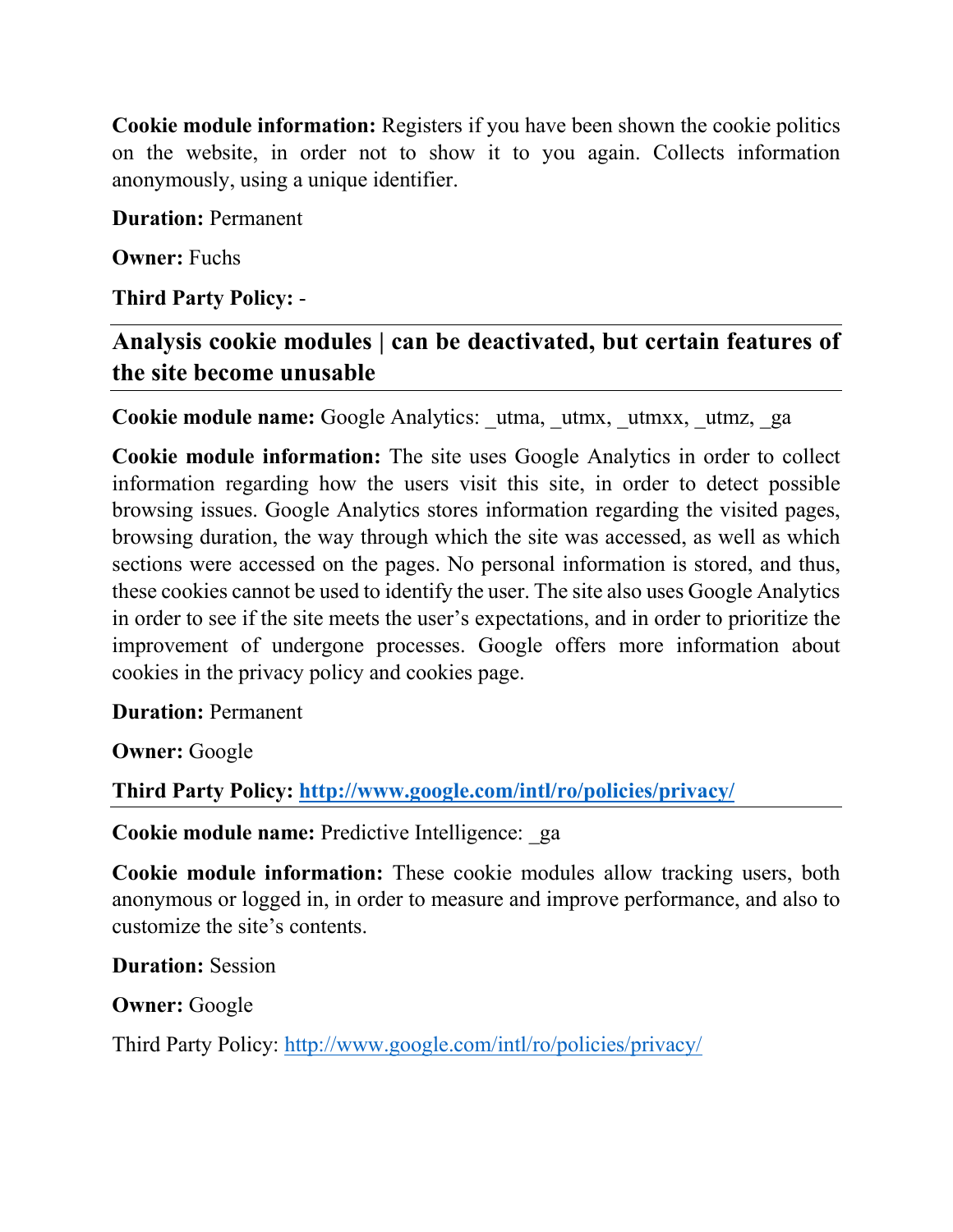**Cookie module name:** Google Adwords: \_ga, \_gid

**Cookie module information:** Collects information regarding through which means the users reach the website (e.g. ads shown on Google Search) or about how they use the site.

**Duration:** Session

**Owner:** Google

**Third Party Policy: <http://www.google.com/policies/technologies/cookies/> ; <http://www.google.com/policies/technologies/types/>**

**Cookie module name:** Facebook tracking pixel

**Cookie module information:** Collects data regarding interaction with the website and of users that reach the website through links on Facebook (pages shown, clicks on buttons).

**Duration:** Session

**Owner:** Facebook

**Third Party Policy:<https://www.facebook.com/policies/cookies/>**

# **ADVERTISING COOKIE MODULES | can be disabled, but certain features of the site become unusable**

**Cookie module name:** Advertising – Doubleclick: DSID, IDE, \_gfp\_64b, FLC, AID, TAID, exchange uid

**Cookie module information:** Doubleclick is a service provided by Google, which allows you to see content on sites chosen by third parties, after you have left our website.

**Duration:** Permanent

**Owner:** Google

**Third Party Policy: http://www.google.com/policies/technologies/cookies/ ; <http://www.google.com/policies/technologies/types/>**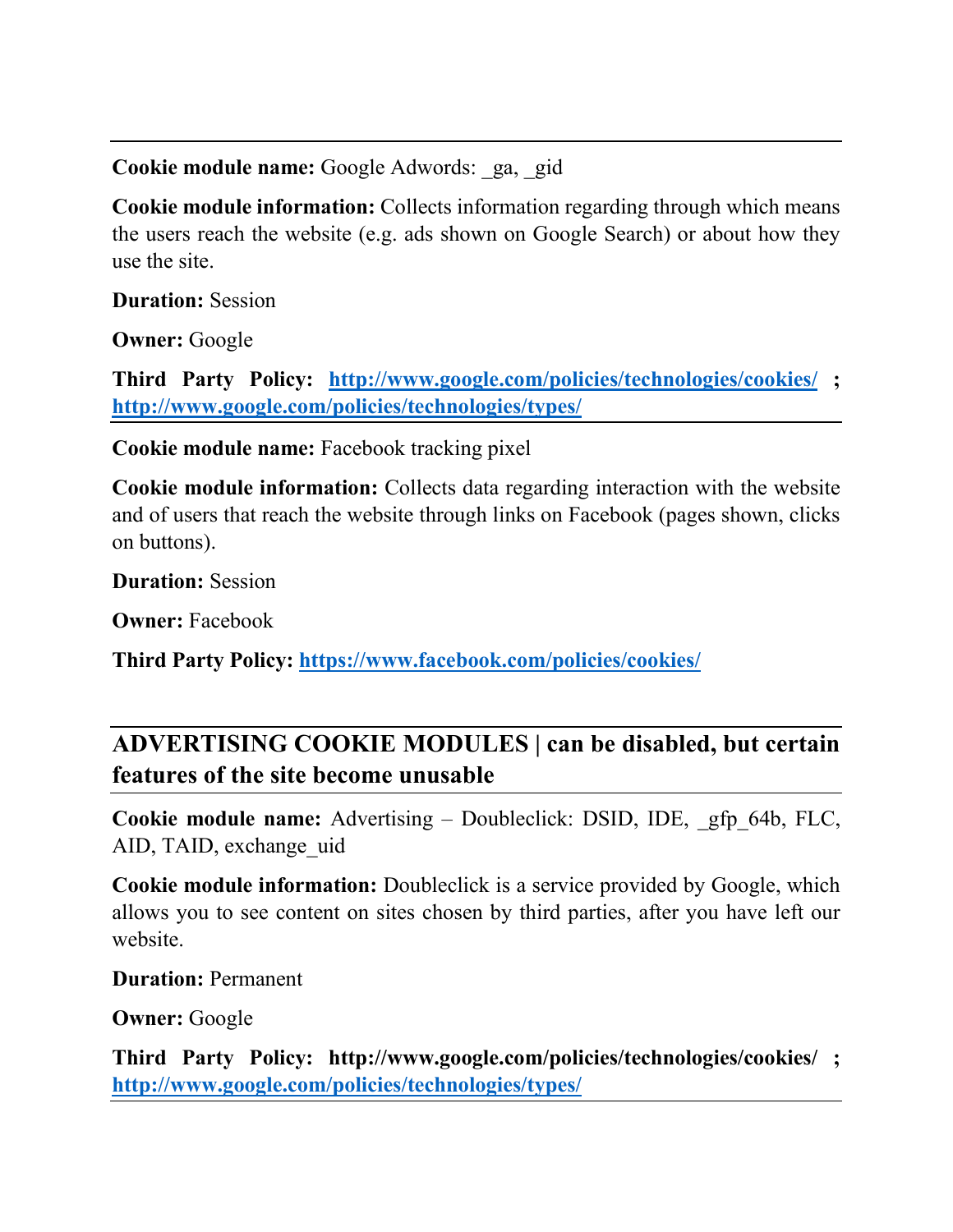**Cookie module name:** Advertising – Google: 1P\_JAR, APISID, CONSENT, DV, HSID, NID, SAPISID, SID, SIDCC, SSID

**Cookie module information:** These cookie modules are set by Google. These cookies allow Google to profile their users' interests and to make sure that relevant Fuchs advertisement will reach third party websites. These cookies can also be used to store user preferences, to check the user's Google account.

**Duration:** Permanent

**Owner:** Google

**Third Party Policy**: <http://www.google.com/policies/technologies/cookies/> ; <https://www.google.com/policies/technologies/types/>

**Cookie module name:** Directing – YouTube: YSC, LOGIN\_INFO, PREF, VISITOR, ga

**Cookie module information:** These cookie modules are set by YouTube. YouTube collects data about users, which are aggregated with profile data from other Google services, in order to show targeted advertising to users from a large range of own websites, as well as others. These cookie modules can store user preferences, check accounts and can be used to customize advertising content.

**Duration:** Permanent

**Owner:** YouTube

**Third Party Policy:<http://www.google.com/policies/privacy/>**

**Cookie module name:** Directing – Facebook: act, c\_user, datr, fr, pl, presence, sb, wd, xs

**Cookie module information:** These cookies are set by Facebook. Facebook uses cookie modules to manage social connection data, and to collect data about the users' interests. Facebook uses these cookie modules to offer advertising oriented towards behavior.

**Duration:** Permanent

**Owner: Facebook** 

**Third Party Policy:<http://www.facebook.com/policies/cookies/>**